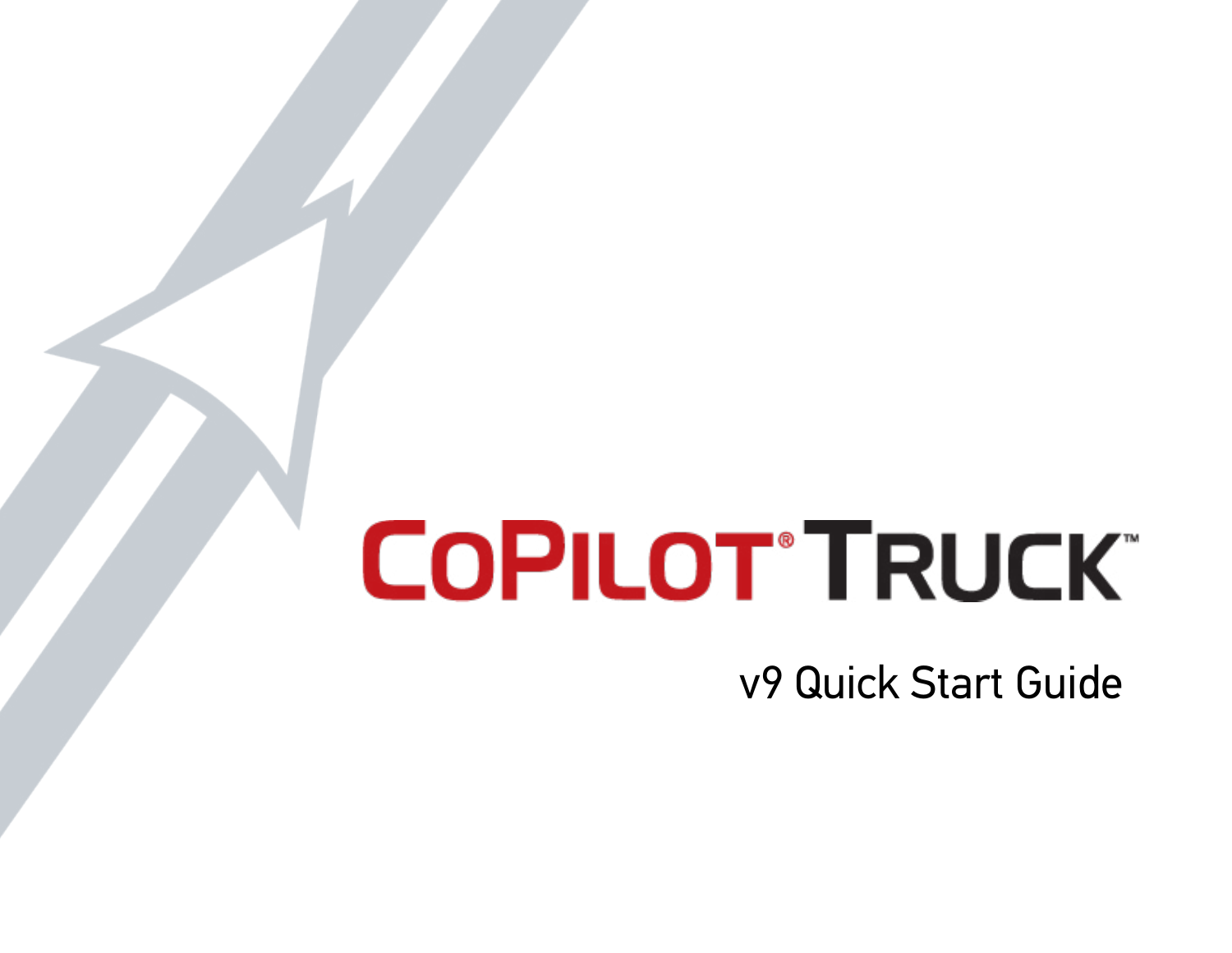# **overview**

## **Driving Screen**

Most of your time using CoPIlot Truck will be spent on this screen. Let's take a moment and get familiar with the items you can interact with.



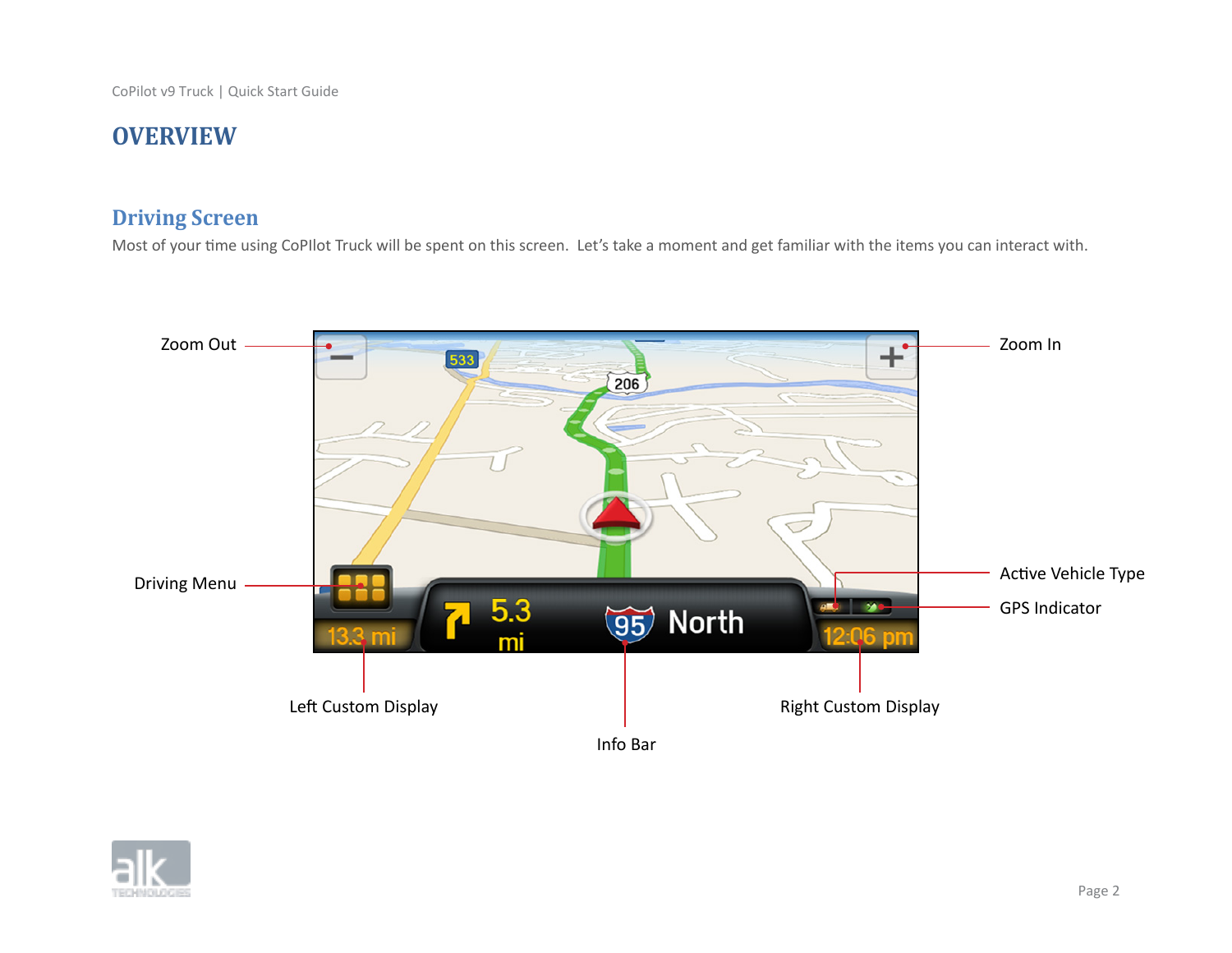CoPilot v9 Truck | Quick Start Guide

## **Driving Menu**

Tapping on the **interpretate in will open up the Driving Menu.** 

From here you can access different driving views, view and/or alter your route, and clear your destination. This is also where you can access the Main Menu for CoPIlot Truck.

Depending on your device you will see one of the below Driving Menus. Smaller devices will see our 2x3 menu, while larger devices (such as tablets and laptops) that can take advantage of our split screen view will see our 3x3 menu.





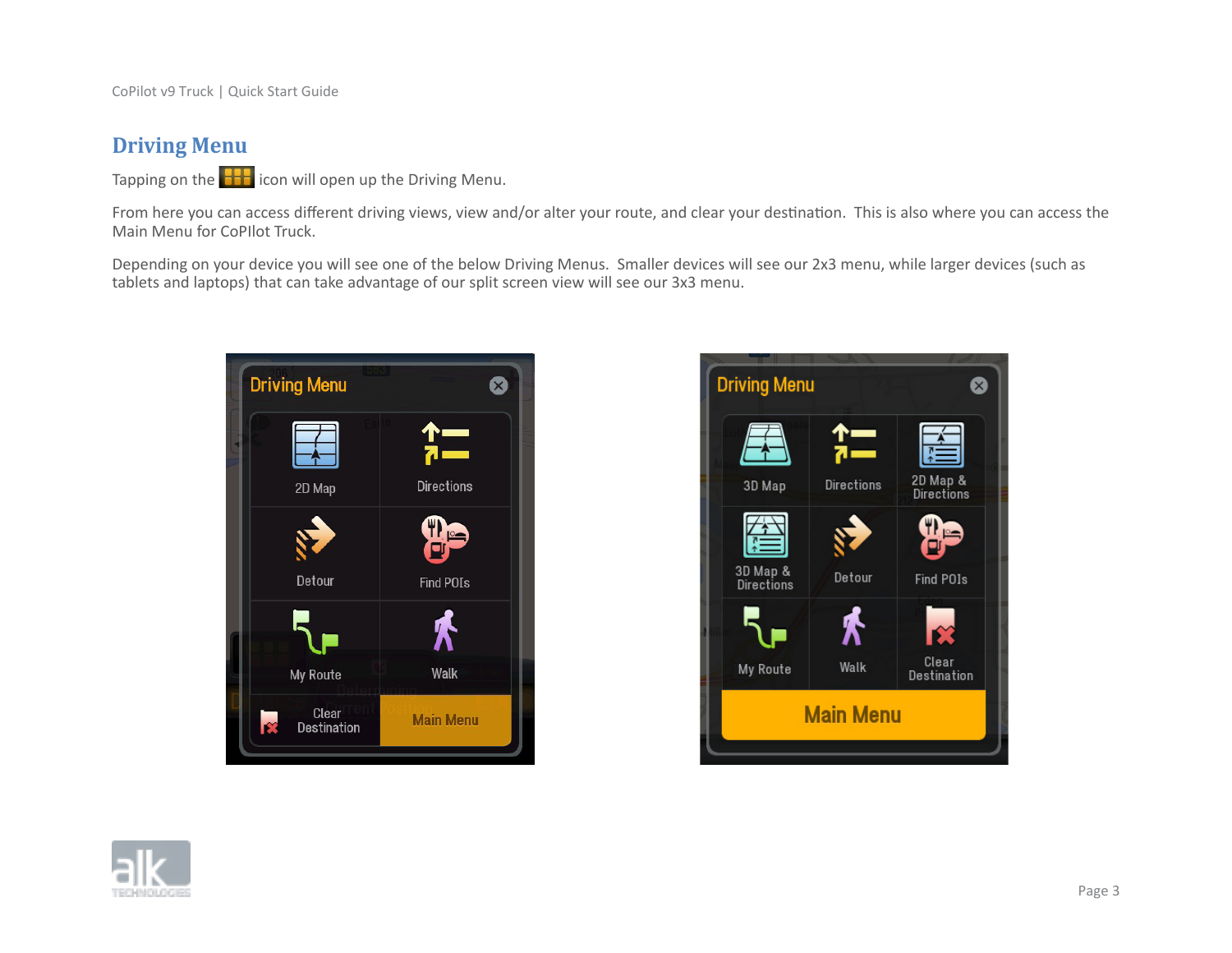# **Enter a destination**

## **Address**

- In the main menu, tap **Go To > Address**
- Start to type the city, town name, or zip code of the destination
- As you type, the names of cities or towns that match what you have entered will be displayed. When the name of the place you want to go to appears in the list, tap it to set it as your destination.
- Start to type the street name. The names of streets that match those found within the city or town name you selected above will be displayed. Select the street name within the list as your destination.
- Enter the address number and tap it to set it as your destination.
- You can also choose to **skip** this step and go to the town or city center, or select a **cross street** to navigate to an intersection.
- Tap **GO** to begin navigating.

### **Coordinates**

Use coordinates to enter a specific location as a destination.

- In the **Go To** menu, tap **Coordinates.**
- You can enter a destination using Decimal Degrees.
- Enter the latitude and longitude values in the format that you are asked for and then tap **Next**.
- Tap **GO** to begin navigating there



| <b>Back</b> |                |        |        | <b>Decimal Degrees</b>  |   |    |                                   |   | Next |  |
|-------------|----------------|--------|--------|-------------------------|---|----|-----------------------------------|---|------|--|
| Latitude    |                |        |        | Longitude               |   |    |                                   |   |      |  |
| ddd.dddddd  |                |        |        | ddd.dddddd              |   |    |                                   |   |      |  |
| S<br>N      |                |        | E      |                         | W |    |                                   |   |      |  |
|             | $\overline{2}$ | 3      | 4      | 5                       | 6 |    | 8                                 | 9 |      |  |
| −           |                | в<br>н | о<br>, |                         |   | \$ | &                                 | @ |      |  |
|             | 6              |        | п      | $\overline{\mathbf{c}}$ |   | п  | п<br>$\left( \frac{1}{2} \right)$ |   |      |  |
| abc         |                |        |        |                         |   |    |                                   |   |      |  |

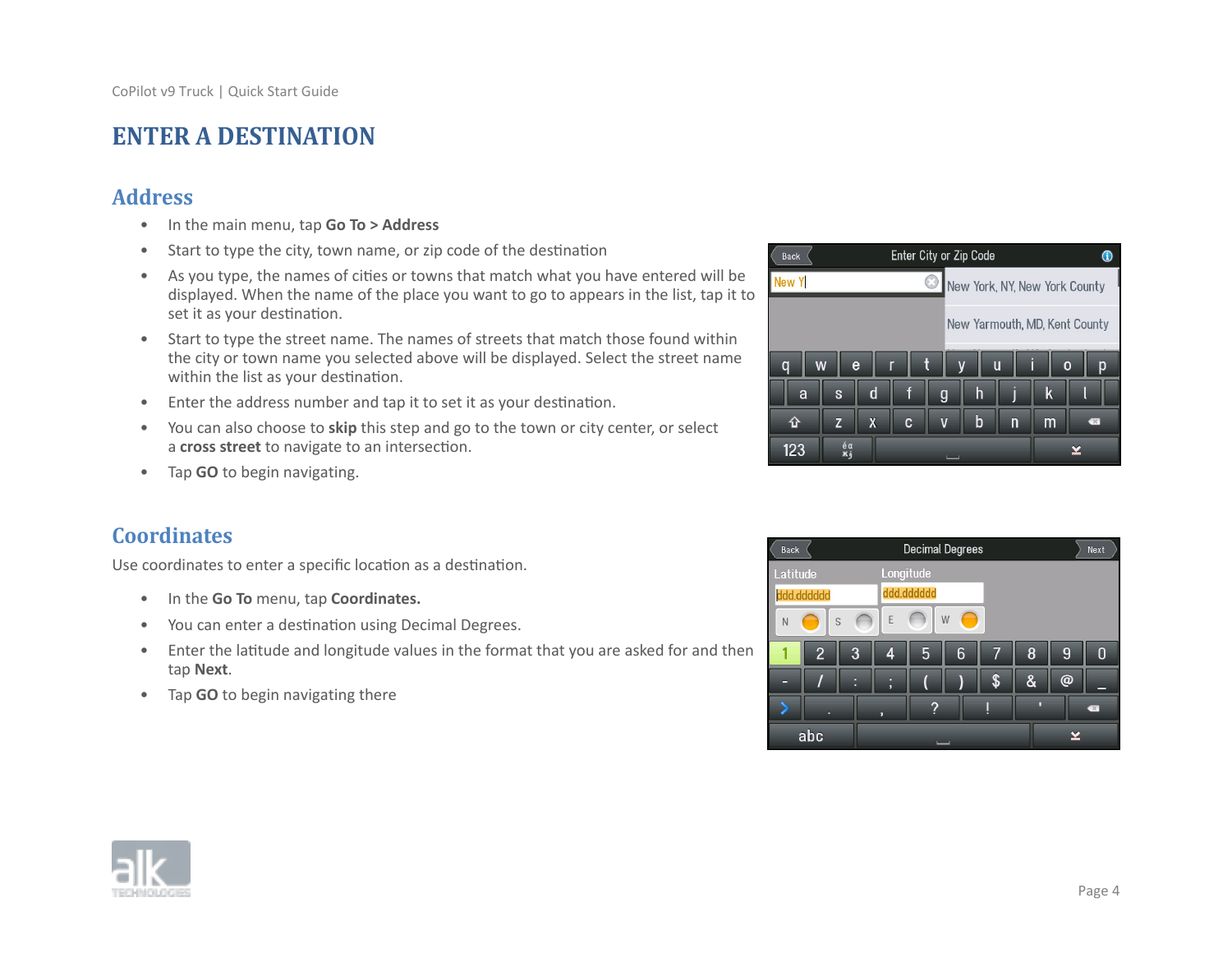CoPilot v9 Truck | Quick Start Guide

### **Points of Interest**

- In the **Go To** menu, select **Points of Interest.**
- The most frequently used Points of Interest (POI) categories will be displayed:
	- Truck Services
	- **Restaurant**
	- Hotels
- To find additional types of POIs, tap **More Categories** or **Search All**

Tap on **Search Nearby** at the top of the screen and choose from:

- **• Nearby** to find POIs that are close to your current location
- **• On My Route** to find POIs along your route
- **• In Different City** for POIs in a certain city or town

Select a POI from the list. More information about the POI will be displayed. You can choose to:

- **• Add to Favorites** to save the POI as a Favorite
- **• Set Destination** to enter the POI as your destination
- **• Show Map** view the POI location on the map

## **Browse Map**

- In the **Go To** menu, tap **Browse Map**
- Drag the map to pan, or pinch the map to zoom in or out, until you find your destination.
- Tap the location on the map.

An info box will show the location on the map.

- Tap  $\bullet$  on the info box to bring up more details about that location.
- Tap **Set Destination.**
- Tap **GO** to start navigating there.

| <b>Back</b>         | <b>Find POIs</b>       |  |  |  |  |
|---------------------|------------------------|--|--|--|--|
| C Truck Services    |                        |  |  |  |  |
| <b>O</b> Restaurant |                        |  |  |  |  |
| <b>O</b> Hotels     |                        |  |  |  |  |
|                     |                        |  |  |  |  |
| Search All          | <b>More Categories</b> |  |  |  |  |